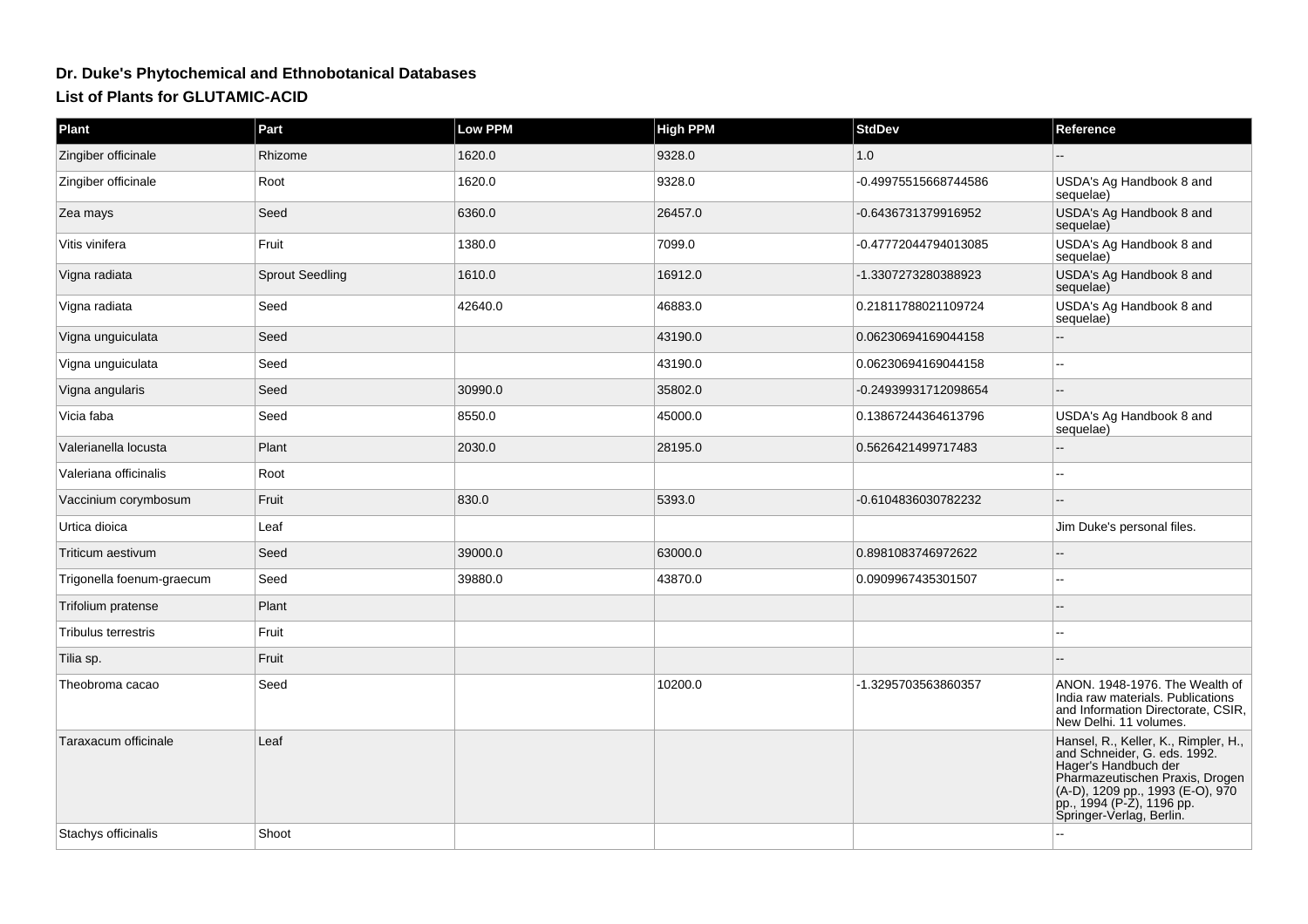| Plant                       | Part               | Low PPM | <b>High PPM</b> | <b>StdDev</b>         | Reference                                                                                                                                                                                                                                                                  |
|-----------------------------|--------------------|---------|-----------------|-----------------------|----------------------------------------------------------------------------------------------------------------------------------------------------------------------------------------------------------------------------------------------------------------------------|
| Spinacia oleracea           | Plant              | 3430.0  | 40735.0         | 1.5707193839545637    | USDA's Ag Handbook 8 and<br>sequelae)                                                                                                                                                                                                                                      |
| Solanum tuberosum           | Tuber              | 3470.0  | 24150.0         | 0.6715518059550106    |                                                                                                                                                                                                                                                                            |
| Solanum melongena           | Fruit              | 2010.0  | 24907.0         | 0.9081214434427236    |                                                                                                                                                                                                                                                                            |
| Sinapis alba                | Seed               | 49790.0 | 53275.0         | 0.48780201750436314   | $\overline{a}$                                                                                                                                                                                                                                                             |
| Silybum marianum            | Seed               |         |                 |                       |                                                                                                                                                                                                                                                                            |
| Sesamum indicum             | Seed               | 24670.0 | 51927.0         | 0.4309287044456456    | $\overline{a}$                                                                                                                                                                                                                                                             |
| Sechium edule               | Fruit              | 1370.0  | 19570.0         | 0.4927891111027475    |                                                                                                                                                                                                                                                                            |
| Secale cereale              | Seed               | 36610.0 | 41110.0         | -0.025450099231021674 | USDA's Ag Handbook 8 and<br>sequelae)                                                                                                                                                                                                                                      |
| Scutellaria baicalensis     | Root               |         |                 |                       |                                                                                                                                                                                                                                                                            |
| Sambucus canadensis         | Fruit              | 960.0   | 4752.0          | -0.6603670628927117   | USDA's Ag Handbook 8 and<br>sequelae)                                                                                                                                                                                                                                      |
| Rosmarinus officinalis      | Leaf               | 3610.0  | 11200.0         | -1.4449537951023277   | USDA's Ag Handbook 8 and<br>sequelae)                                                                                                                                                                                                                                      |
| Ricinus communis            | Seed               |         |                 |                       | List, P.H. and Horhammer, L.,<br>Hager's Handbuch der<br>Pharmazeutischen Praxis, Vols. 2-<br>6, Springer-Verlag, Berlin, 1969-<br>1979.                                                                                                                                   |
| Ribes nigrum                | <b>Fruit Juice</b> |         | 210.0           |                       |                                                                                                                                                                                                                                                                            |
| Rehmannia glutinosa         | Root               | 2000.0  | 53000.0         | 3.202606243067563     |                                                                                                                                                                                                                                                                            |
| Raphanus sativus            | Root               | 1320.0  | 25580.0         | 0.8780332997335651    |                                                                                                                                                                                                                                                                            |
| Pyrus communis              | Fruit              | 280.0   | 1729.0          | -0.8956208835154862   | $\sim$                                                                                                                                                                                                                                                                     |
| Psoralea esculenta          | Root               | 4093.0  | 12319.0         | -0.24618850192770889  | Izadoost, M. & Robinson, T.,<br>Synergism & antagonism in the<br>pharmacology of alkaloidal plants,<br>pp 137-58 in Craker, L. & Simon,<br>J., eds., Herbs, Spices & Medicinal<br>Plants: Recent Advances in<br>Botany, Horticulture &<br>Pharmacology, v. 2, 1987, 255pp. |
| Psophocarpus tetragonolobus | Leaf               | 3890.0  | 16803.0         | -1.142000315027485    |                                                                                                                                                                                                                                                                            |
| Psophocarpus tetragonolobus | Tuber              | 8000.0  | 18779.0         | -0.06387581149516006  |                                                                                                                                                                                                                                                                            |
| Psophocarpus tetragonolobus | Seed               | 40100.0 | 43749.0         | 0.08589164643808482   |                                                                                                                                                                                                                                                                            |
| Psidium guajava             | Fruit              | 1070.0  | 7704.0          | -0.43063855529151074  | USDA's Ag Handbook 8 and<br>sequelae)                                                                                                                                                                                                                                      |
| Psidium cattleianum         | Fruit              | 760.0   | 3930.0          | -0.7243361798467046   |                                                                                                                                                                                                                                                                            |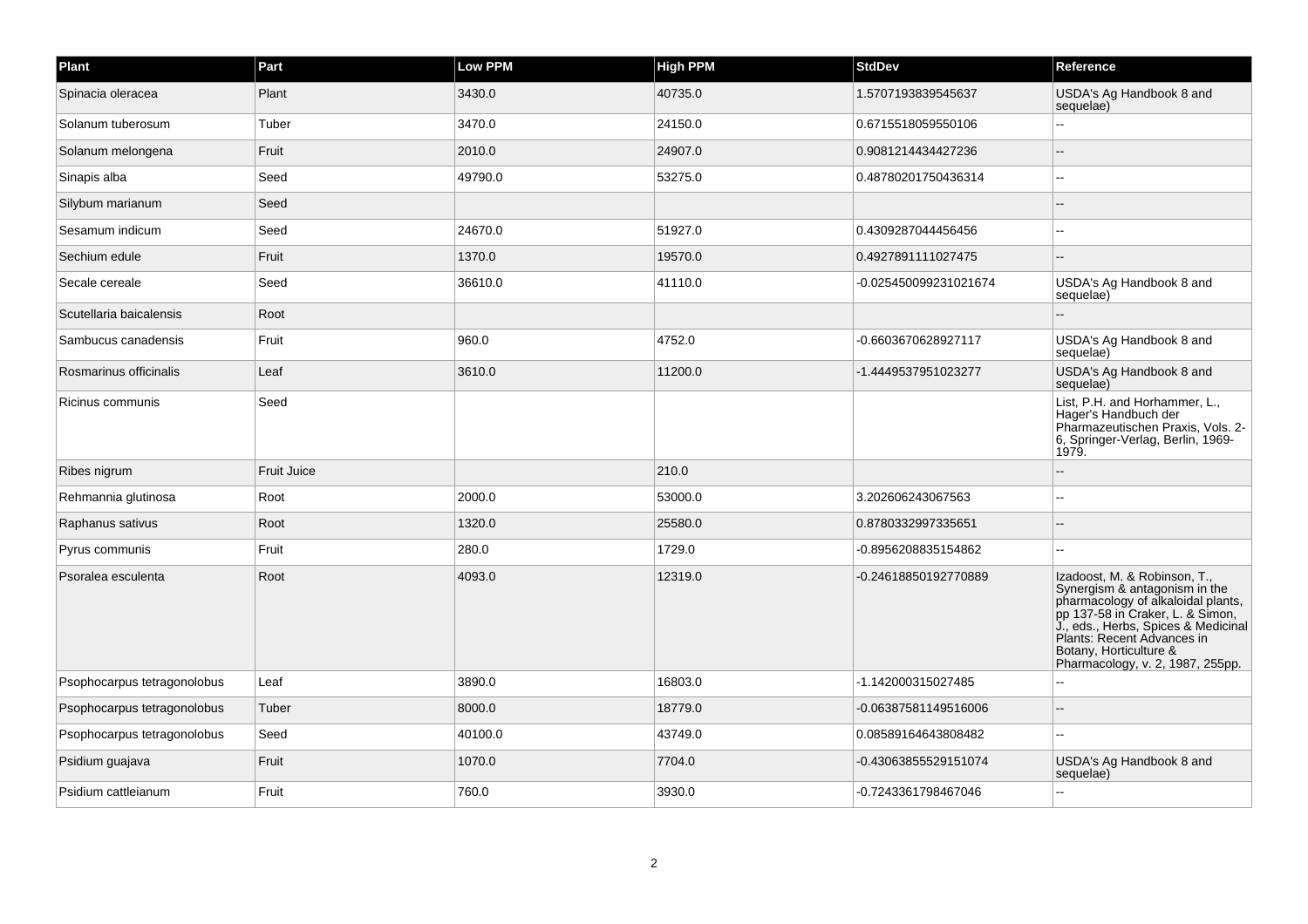| Plant                 | Part                   | <b>Low PPM</b> | <b>High PPM</b> | <b>StdDev</b>        | Reference                                                                                                                                                                                                                                                                  |
|-----------------------|------------------------|----------------|-----------------|----------------------|----------------------------------------------------------------------------------------------------------------------------------------------------------------------------------------------------------------------------------------------------------------------------|
| Prunus persica        | Fruit                  | 1060.0         | 8586.0          | -0.3620001597277373  |                                                                                                                                                                                                                                                                            |
| Prunus cerasus        | Fruit                  |                |                 |                      | $\sim$                                                                                                                                                                                                                                                                     |
| Prunus dulcis         | Seed                   | 59340.0        | 62070.0         | 0.8588708515929542   | USDA's Ag Handbook 8 and<br>sequelae)                                                                                                                                                                                                                                      |
| Prunus armeniaca      | Fruit                  | 1570.0         | 11500.0         | -0.13522886191273067 | USDA's Ag Handbook 8 and<br>sequelae)                                                                                                                                                                                                                                      |
| Prunus domestica      | Fruit                  | 370.0          | 2500.0          | -0.8356206533798067  | USDA's Ag Handbook 8 and<br>sequelae)                                                                                                                                                                                                                                      |
| Portulaca oleracea    | Herb                   | 1500.0         | 33792.0         | $-1.0$               |                                                                                                                                                                                                                                                                            |
| Plantago ovata        | Seed                   |                |                 |                      |                                                                                                                                                                                                                                                                            |
| Pisum sativum         | Shoot                  |                | 70.0            | -1.3728059371053247  | $\sim$                                                                                                                                                                                                                                                                     |
| Pisum sativum         | Seed                   | 7400.0         | 35005.0         | -0.283025452512528   |                                                                                                                                                                                                                                                                            |
| Pisum sativum         | Fruit                  | 4480.0         | 44313.0         | 2.4183217884660655   |                                                                                                                                                                                                                                                                            |
| Pistacia vera         | Seed                   | 49160.0        | 51139.0         | 0.3976822870196297   |                                                                                                                                                                                                                                                                            |
| Pinus pinea           | Seed                   | 40840.0        | 59800.0         | 0.7630975425103956   | ۔۔                                                                                                                                                                                                                                                                         |
| Pinus edulis          | Seed                   | 19690.0        | 20925.0         | -0.8770731141347408  | USDA's Ag Handbook 8 and<br>sequelae)                                                                                                                                                                                                                                      |
| Pinellia ternata      | Tuber                  |                |                 |                      | $\overline{a}$                                                                                                                                                                                                                                                             |
| Phyllanthus emblica   | Fruit                  | 1320.0         | 6535.0          | -0.5216116668720676  |                                                                                                                                                                                                                                                                            |
| Phoenix dactylifera   | Fruit                  | 400.0          | 6160.0          | -0.5507946581831958  | ۵.                                                                                                                                                                                                                                                                         |
| Phaseolus vulgaris    | Fruit                  | 1870.0         | 19219.0         | 0.46547383123553154  | USDA's Ag Handbook 8 and<br>sequelae)                                                                                                                                                                                                                                      |
| Phaseolus vulgaris    | <b>Sprout Seedling</b> | 5120.0         | 55054.0         | 1.0799400548183595   | USDA's Ag Handbook 8 and<br>sequelae)                                                                                                                                                                                                                                      |
| Phaseolus lunatus     | Seed                   | 8810.0         | 33820.0         | -0.333021651306727   | USDA's Ag Handbook 8 and<br>sequelae)                                                                                                                                                                                                                                      |
| Phaseolus vulgaris    | Seed                   | 32940.0        | 37019.0         | -0.19805301000491887 | USDA's Ag Handbook 8 and<br>sequelae)                                                                                                                                                                                                                                      |
| Persea americana      | Fruit                  | 1660.0         | 8045.0          | -0.40410148852592487 | $\sim$                                                                                                                                                                                                                                                                     |
| Perideridia gairdneri | Root                   |                | 12319.0         | -0.24618850192770889 | Izadoost, M. & Robinson, T.,<br>Synergism & antagonism in the<br>pharmacology of alkaloidal plants,<br>pp 137-58 in Craker, L. & Simon,<br>J., eds., Herbs, Spices & Medicinal<br>Plants: Recent Advances in<br>Botany, Horticulture &<br>Pharmacology, v. 2, 1987, 255pp. |
| Papaver somniferum    | Seed                   | 45410.0        | 48713.0         | 0.2953271998679615   |                                                                                                                                                                                                                                                                            |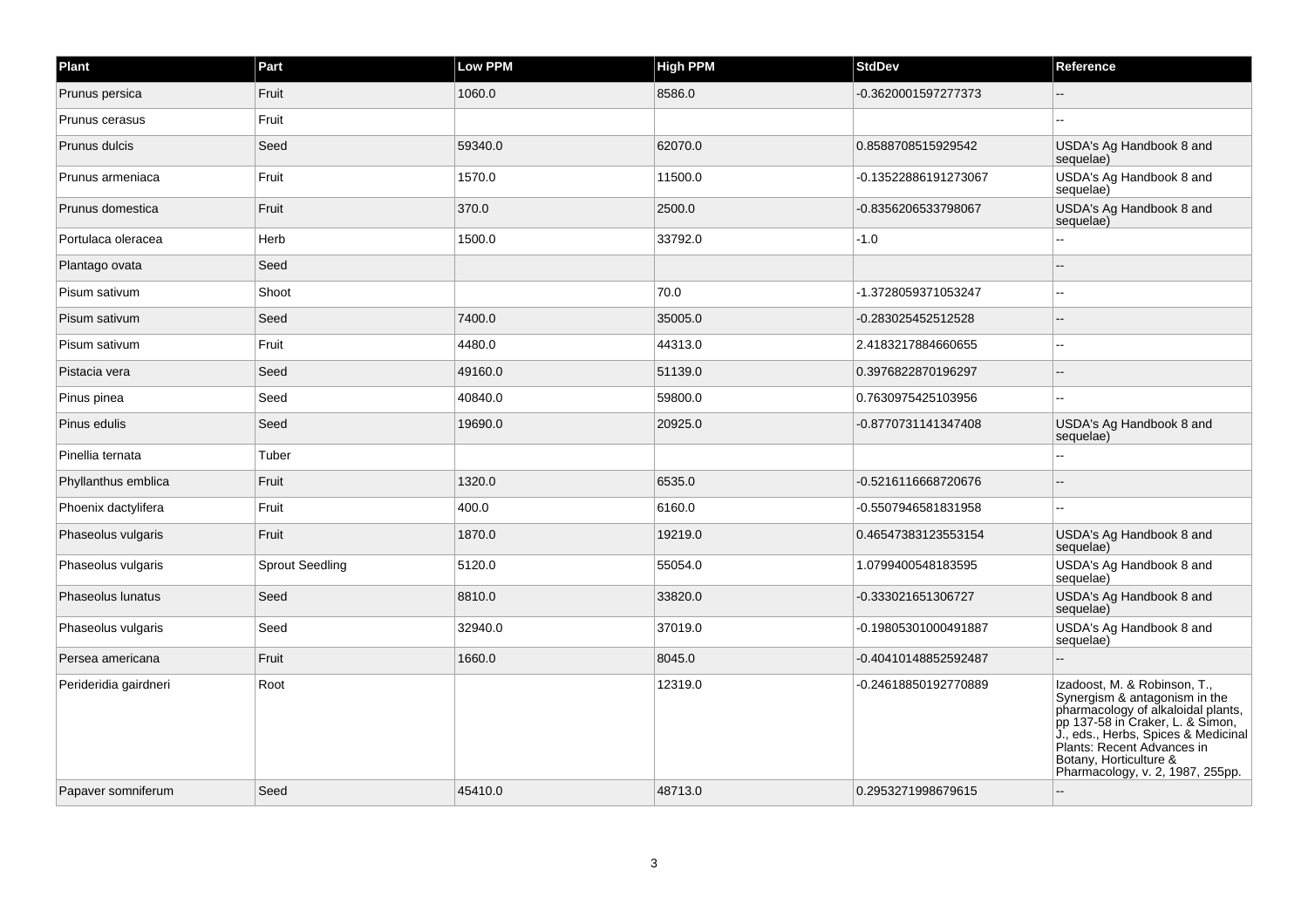| Plant                 | Part       | <b>Low PPM</b> | <b>High PPM</b> | <b>StdDev</b>        | Reference                                                                                                         |
|-----------------------|------------|----------------|-----------------|----------------------|-------------------------------------------------------------------------------------------------------------------|
| Papaver bracteatum    | Seed       | 37600.0        | 43200.0         | 0.06272885054102553  |                                                                                                                   |
| Panax quinquefolius   | Plant      | 396.0          | 4450.0          | -1.3461930909311184  |                                                                                                                   |
| Panax ginseng         | Root       |                |                 |                      |                                                                                                                   |
| Panax ginseng         | Leaf       |                |                 |                      |                                                                                                                   |
| Pachyrhizus erosus    | Tuber      | 820.0          | 7560.0          | -1.6000445771204561  |                                                                                                                   |
| Oryza sativa          | Hay        |                |                 |                      |                                                                                                                   |
| Opuntia ficus-indica  | Seed       |                | 37500.0         | -0.17775919429183049 | Laferriere, J.E., 1988, Nutricomp<br>Program, Nutricomp Database;<br>reviewed in J. Ethnobiology<br>$9(1):27-29.$ |
| Opuntia ficus-indica  | <b>Bud</b> |                | 16000.0         |                      | Laferriere, J.E., 1988, Nutricomp<br>Program, Nutricomp Database;<br>reviewed in J. Ethnobiology<br>$9(1):27-29.$ |
| Oenothera biennis     | Seed       | 26300.0        | 28068.0         | -0.5757036221626196  |                                                                                                                   |
| Ocimum basilicum      | Leaf       |                | 15650.0         | -1.204342874821576   | USDA's Ag Handbook 8 and<br>sequelae)                                                                             |
| Nigella sativa        | Seed       | 28085.0        | 35900.0         | -0.24526461038526376 |                                                                                                                   |
| Nelumbo nucifera      | Rhizome    | 1390.0         | 6650.0          | $-1.0$               |                                                                                                                   |
| Nelumbo nucifera      | Seed       | 9570.0         | 29000.0         | -0.5363817172881947  |                                                                                                                   |
| Nasturtium officinale | Herb       | 1900.0         | 38000.0         | 1.0                  | USDA's Ag Handbook 8 and<br>sequelae)                                                                             |
| Myrica cerifera       | Root       |                |                 |                      |                                                                                                                   |
| Musa x paradisiaca    | Fruit      | 1160.0         | 3341.0          | -0.7701729315327166  | USDA's Ag Handbook 8 and<br>sequelae)                                                                             |
| Murraya sp            | Fruit      | 1160.0         | 3341.0          | -0.7701729315327166  |                                                                                                                   |
| Mucuna pruriens       | Seed       | 19075.0        | 40440.0         | -0.05371799222014686 |                                                                                                                   |
| Morus alba            | Leaf       |                |                 |                      |                                                                                                                   |
| Moringa oleifera      | Shoot      | 10350.0        | 48500.0         | 0.39220423591385656  | USDA's Ag Handbook 8 and<br>sequelae)                                                                             |
| Momordica charantia   | Seed       |                | 212.0           | -1.7509729163492929  | Jim Duke's personal files.                                                                                        |
| Momordica charantia   | Fruit      |                |                 |                      | Jim Duke's personal files.                                                                                        |
| Mentha x piperita     | Leaf       | 4090.0         | 19155.0         | -1.0148279814319057  | USDA's Ag Handbook 8 and<br>sequelae)                                                                             |
| Mentha spicata        | Leaf       | 3580.0         | 24775.0         | -0.7109553135717208  | USDA's Ag Handbook 8 and<br>sequelae)                                                                             |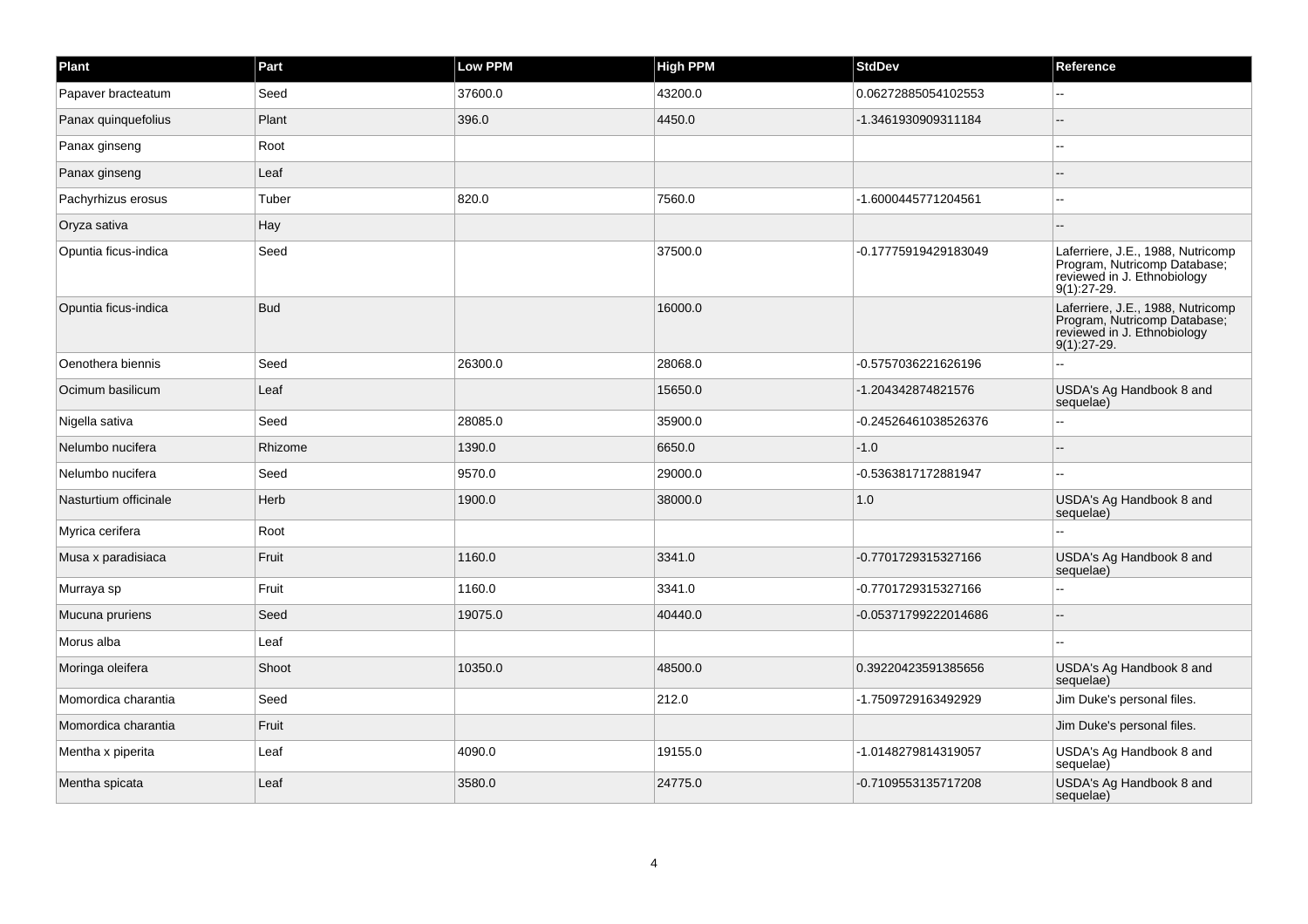| Plant                   | Part                   | <b>Low PPM</b> | <b>High PPM</b> | <b>StdDev</b>         | Reference                                                                                                                          |
|-------------------------|------------------------|----------------|-----------------|-----------------------|------------------------------------------------------------------------------------------------------------------------------------|
| Melia azedarach         | Plant                  |                |                 |                       |                                                                                                                                    |
| Manihot esculenta       | Root                   | 4700.0         | 14925.0         | -0.025260818108292494 |                                                                                                                                    |
| Mangifera indica        | Fruit                  | 600.0          | 6800.0          | -0.5009890196788704   |                                                                                                                                    |
| Malus domestica         | Fruit                  | 156.0          | 1244.0          | -0.9333642189445454   |                                                                                                                                    |
| Macadamia spp           | Seed                   | 17820.0        | 18330.0         | -0.9865584608612779   | USDA's Ag Handbook 8 and<br>sequelae)                                                                                              |
| Lycopersicon esculentum | Fruit                  | 90.0           | 54053.0         | 3.1763013494537677    |                                                                                                                                    |
| Lycium barbarum         | Fruit                  |                | 6300.0          | -0.5398996747603746   | Leung, A. Y. and Foster, S. 1995.<br>Encyclopedia of Common Natural<br>Ingredients 2nd Ed. John Wiley &<br>Sons, New York. 649 pp. |
| Lupinus albus           | Seed                   | 21650.0        | 96985.0         | 2.3319656034068434    |                                                                                                                                    |
| Linum usitatissimum     | Seed                   |                | 1.153           | -1.7598687378912001   |                                                                                                                                    |
| Lepidium meyenii        | Root                   |                | 15650.0         | 0.036202179116986435  | Taylor, Leslie. 2005. The Healing<br>Power of Rainforest Herbs.<br>SquareOne Publisher, Garden City<br>Park, NY. 519 pp.           |
| Lentinus edodes         | Fruit                  |                |                 |                       | --                                                                                                                                 |
| Lens culinaris          | <b>Sprout Seedling</b> | 12580.0        | 41935.0         | 0.25078727322053307   | USDA's Ag Handbook 8 and<br>sequelae)                                                                                              |
| Lens culinaris          | Seed                   | 43500.0        | 49000.0         | 0.30743598387972115   | USDA's Ag Handbook 8 and<br>sequelae)                                                                                              |
| Larrea tridentata       | Plant                  |                | 13600.0         | -0.6106343436470067   |                                                                                                                                    |
| Lactuca sativa          | Leaf                   | 1820.0         | 30333.0         | -0.4104349776345486   | --                                                                                                                                 |
| Lablab purpureus        | Seed                   | 1720.0         | 42815.0         | 0.04648535979354315   |                                                                                                                                    |
| Juglans nigra           | Seed                   | 52130.0        | 54505.0         | 0.53969680612619      | USDA's Ag Handbook 8 and<br>sequelae)                                                                                              |
| Juglans cinerea         | Seed                   | 60840.0        | 62942.0         | 0.8956613033638753    |                                                                                                                                    |
| Juglans regia           | Seed                   | 28090.0        | 29155.0         | -0.5298421301041434   | USDA's Ag Handbook 8 and<br>sequelae)                                                                                              |
| Ipomoea aquatica        | Leaf                   | 2520.0         | 33465.0         | -0.24108814565268047  |                                                                                                                                    |
| Ipomoea batatas         | Root                   | 1590.0         | 6360.0          | -0.7513719508455532   | $\overline{a}$                                                                                                                     |
| Huperzia spp            | Plant                  |                |                 |                       |                                                                                                                                    |
| Hordeum vulgare         | Seed                   | 32000.0        | 38000.0         | -0.15666375176263259  | Jim Duke's personal files.*                                                                                                        |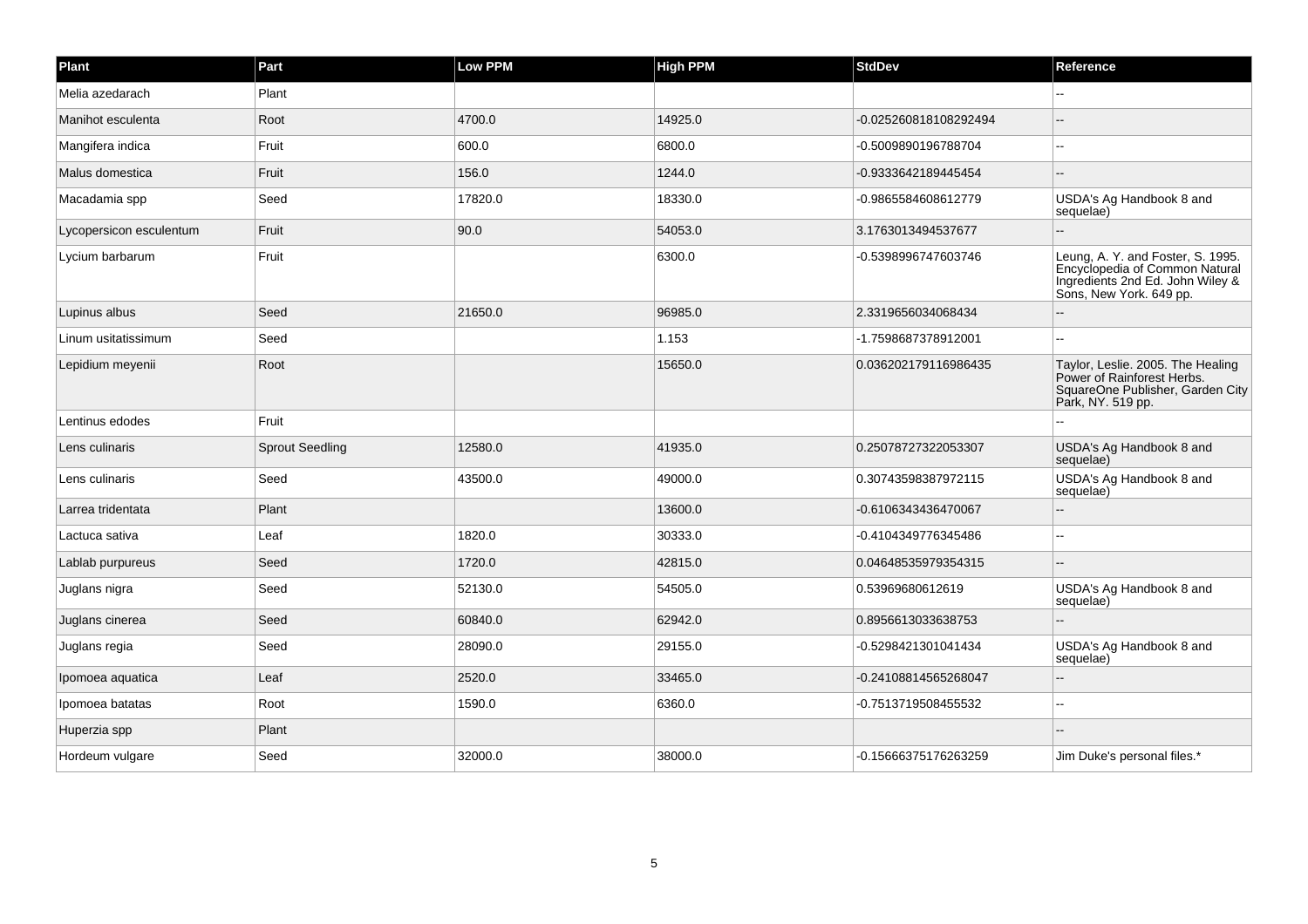| Plant                    | Part  | <b>Low PPM</b> | <b>High PPM</b> | <b>StdDev</b>        | Reference                                                                                                                                                                                                                                                                  |
|--------------------------|-------|----------------|-----------------|----------------------|----------------------------------------------------------------------------------------------------------------------------------------------------------------------------------------------------------------------------------------------------------------------------|
| Helianthus tuberosus     | Tuber |                | 26493.0         | 0.992368582660606    | Izadoost, M. & Robinson, T.,<br>Synergism & antagonism in the<br>pharmacology of alkaloidal plants,<br>pp 137-58 in Craker, L. & Simon,<br>J., eds., Herbs, Spices & Medicinal<br>Plants: Recent Advances in<br>Botany, Horticulture &<br>Pharmacology, v. 2, 1987, 255pp. |
| Harpagophytum procumbens | Root  |                |                 |                      |                                                                                                                                                                                                                                                                            |
| Glycine max              | Shoot |                |                 |                      |                                                                                                                                                                                                                                                                            |
| Glycine max              | Seed  | 70680.0        | 77280.0         | 1.500594213331154    | USDA's Ag Handbook 8 and<br>sequelae)                                                                                                                                                                                                                                      |
| Glechoma hederacea       | Plant |                |                 |                      | Oriental Materia Medica (three<br>volumes by Dr. Hsu and<br>collaborators)                                                                                                                                                                                                 |
| Ginkgo biloba            | Seed  | 8360.0         | 22840.0         | -0.7962775692479128  | USDA's Ag Handbook 8 and<br>sequelae)                                                                                                                                                                                                                                      |
| Fragaria spp             | Fruit | 900.0          | 10676.0         | -0.19935362148704966 | USDA's Ag Handbook 8 and<br>sequelae)                                                                                                                                                                                                                                      |
| Foeniculum vulgare       | Seed  | 29560.0        | 32427.0         | -0.3917935541930723  | USDA's Ag Handbook 8 and<br>sequelae)                                                                                                                                                                                                                                      |
| Foeniculum vulgare       | Fruit | 29560.0        | 32427.0         | 1.4933376958685471   |                                                                                                                                                                                                                                                                            |
| Ficus carica             | Fruit | 720.0          | 3447.0          | -0.7619238726554377  | USDA's Ag Handbook 8 and<br>sequelae)                                                                                                                                                                                                                                      |
| Fagopyrum esculentum     | Seed  |                | 23300.0         | -0.7768697621210507  | Laferriere, J.E., 1988, Nutricomp<br>Program, Nutricomp Database;<br>reviewed in J. Ethnobiology<br>$9(1):27-29.$                                                                                                                                                          |
| Elaeagnus angustifolia   | Root  |                | 0.48            | -1.2905101027270787  | Wheller, C. T., Bond, G. 1970. The<br>Amino Acids of Non-Legume Root<br>Nodules. Phytochemistry 9: 705-<br>708. Dept. Botany Univ. Glasgow<br>Glasgow, Scotland.                                                                                                           |
| Dryopteris marginalis    | Plant |                |                 |                      | List, P.H. and Horhammer, L.,<br>Hager's Handbuch der<br>Pharmazeutischen Praxis, Vols. 2-<br>6, Springer-Verlag, Berlin, 1969-<br>1979.                                                                                                                                   |
| Dioscorea pentaphylla    | Root  | 1590.0         | 8565.0          | -0.5644396627328083  |                                                                                                                                                                                                                                                                            |
| Daucus carota            | Root  | 2020.0         | 16545.0         | 0.11207718948474456  |                                                                                                                                                                                                                                                                            |
| Cucurbita pepo           | Seed  | 43150.0        | 101820.0        | 2.535958532664187    | $\overline{a}$                                                                                                                                                                                                                                                             |
| Cucurbita foetidissima   | Seed  | 52800.0        | 73530.0         | 1.3423783943621699   | --                                                                                                                                                                                                                                                                         |
| Cucurbita pepo           | Fruit | 1840.0         | 35000.0         | 1.6935719269179679   |                                                                                                                                                                                                                                                                            |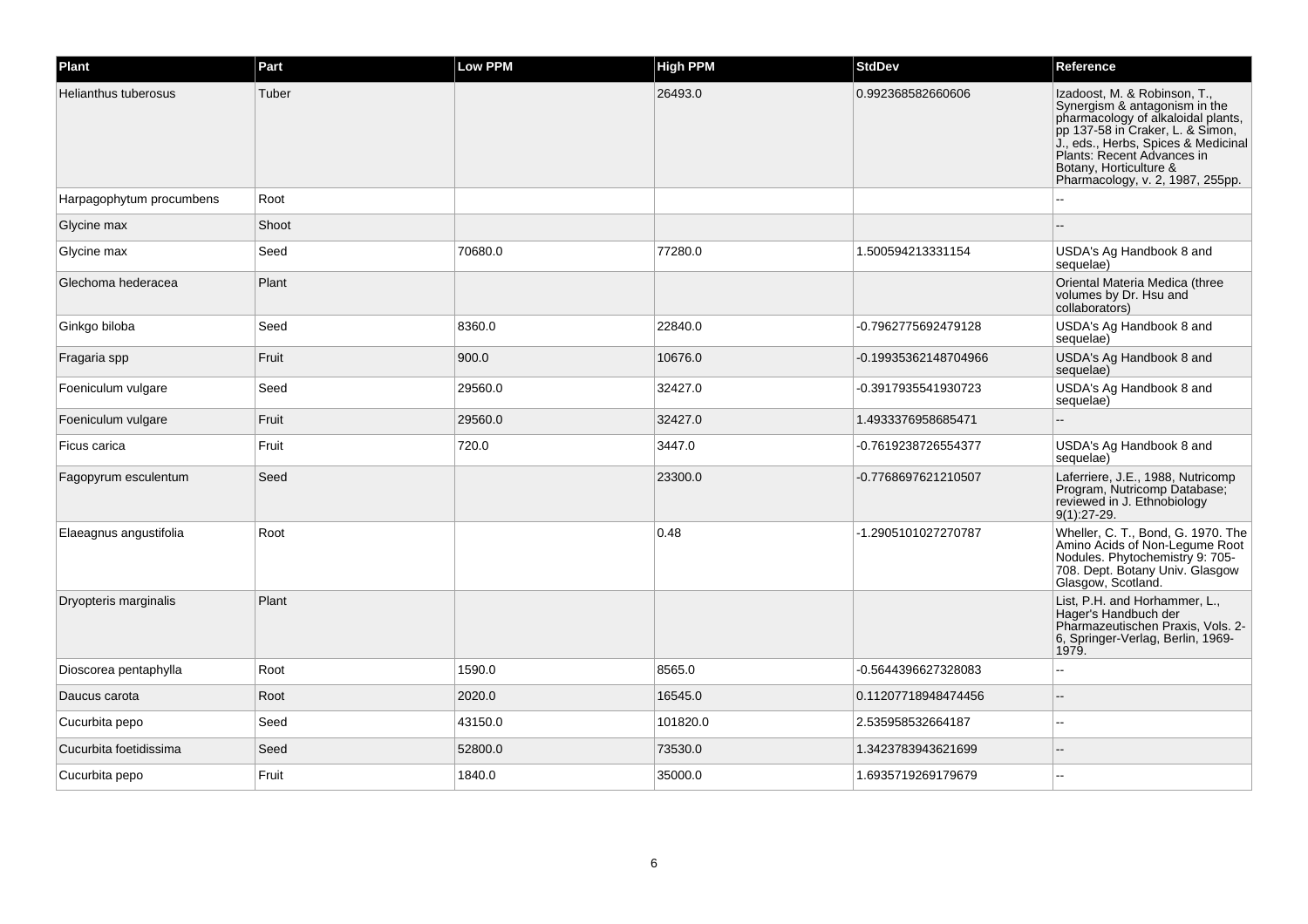| Plant                  | Part        | Low PPM | <b>High PPM</b> | <b>StdDev</b>        | Reference                                                                                                                                |
|------------------------|-------------|---------|-----------------|----------------------|------------------------------------------------------------------------------------------------------------------------------------------|
| Cucurbita spp          | Fruit       | 1260.0  | 19935.0         | 0.5211938893122456   |                                                                                                                                          |
| Cucumis sativus        | Fruit       | 1540.0  | 38987.0         | 2.0038454905378824   | ۵.                                                                                                                                       |
| Cryptotaenia japonica  | Shoot       |         |                 |                      |                                                                                                                                          |
| Crocus sativus         | <b>Bulb</b> |         |                 |                      |                                                                                                                                          |
| Coriandrum sativum     | Fruit       |         |                 |                      |                                                                                                                                          |
| Corchorus olitorius    | Leaf        | 4930.0  | 40130.0         | 0.11928753607118647  |                                                                                                                                          |
| Colocasia esculenta    | Root        | 1740.0  | 5925.0          | -0.7882497491807205  |                                                                                                                                          |
| Coffea arabica         | Seed        |         |                 |                      | Leung, A. Y. and Foster, S. 1995.<br>Encyclopedia of Common Natural<br>Ingredients 2nd Ed. John Wiley &<br>Sons, New York. 649 pp.       |
| Cocos nucifera         | Seed        | 7610.0  | 14355.0         | -1.154267228968401   | USDA's Ag Handbook 8 and<br>sequelae)                                                                                                    |
| Cocos nucifera         | Leaf        |         |                 |                      | Jim Duke's personal files.                                                                                                               |
| Cocos nucifera         | Endosperm   |         |                 |                      | Jim Duke's personal files.                                                                                                               |
| Coccinia grandis       | Flower      |         |                 |                      | List, P.H. and Horhammer, L.,<br>Hager's Handbuch der<br>Pharmazeutischen Praxis, Vols. 2-<br>6, Springer-Verlag, Berlin, 1969-<br>1979. |
| Cnidoscolus chayamansa | Leaf        | 11780.0 | 58900.0         | 1.1341789908284232   |                                                                                                                                          |
| Citrus paradisi        | Fruit       | 220.0   | 2800.0          | -0.8122742603309042  | ۵.                                                                                                                                       |
| Citrus limon           | Plant       |         |                 |                      |                                                                                                                                          |
| Citrus sinensis        | Fruit       | 60.0    | 7097.0          | -0.4778760905604569  | $-1$                                                                                                                                     |
| Citrus reticulata      | Fruit       | 160.0   | 5158.0          | -0.6287716109665302  | Lawrence, B.M., Essential Oils<br>1976-1977, Essential Oils 1978,<br>Essential Oils 1979-1980.                                           |
| Citrullus lanatus      | Seed        |         | 53000.0         | 0.4761995241133043   | Leung, A. Y. and Foster, S. 1995.<br>Encyclopedia of Common Natural<br>Ingredients 2nd Ed. John Wiley &<br>Sons, New York. 649 pp.       |
| Citrullus lanatus      | Fruit       |         | 7420.0          | -0.45273980737780517 | Leung, A. Y. and Foster, S. 1995.<br>Encyclopedia of Common Natural<br>Ingredients 2nd Ed. John Wiley &<br>Sons, New York. 649 pp.       |
| Cichorium endivia      | Leaf        | 1660.0  | 26731.0         | -0.6051946483876423  |                                                                                                                                          |
| Cicer arietinum        | Seed        | 33600.0 | 38150.0         | -0.15033511900387322 |                                                                                                                                          |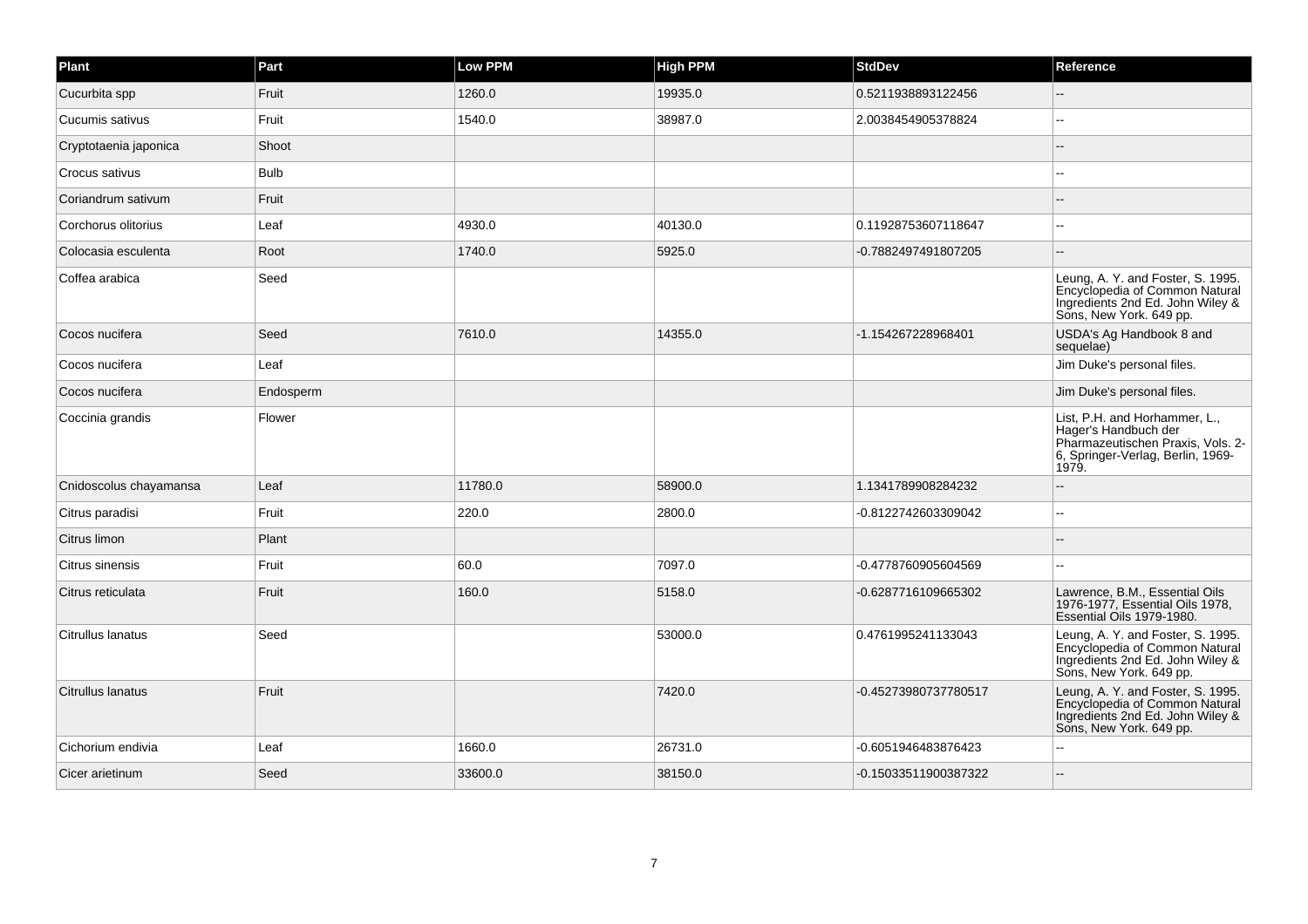| Plant                               | Part    | <b>Low PPM</b> | <b>High PPM</b> | <b>StdDev</b>        | Reference                                                                                                                                                                                                                                                                                     |
|-------------------------------------|---------|----------------|-----------------|----------------------|-----------------------------------------------------------------------------------------------------------------------------------------------------------------------------------------------------------------------------------------------------------------------------------------------|
| Chondrus crispus                    | Thallus |                |                 |                      | Jim Duke's personal files.                                                                                                                                                                                                                                                                    |
| Chenopodium album                   | Leaf    | 5210.0         | 33188.0         | -0.25606549956678565 |                                                                                                                                                                                                                                                                                               |
| Ceratonia siliqua                   | Seed    |                | 131600.0        | 3.7924030897032144   | Duke, J. A. Writeups or information<br>summaries on approximately<br>2,000 economic plants, USDA,<br>ARS, Beltsville, MD 20705.                                                                                                                                                               |
| Centella asiatica                   | Plant   |                |                 |                      | =ICMR(Indian Council of Medical<br>Research).1976.Medicinal Plants<br>of India. Vol. 1. Indian Council of<br>Med. Res.Cambridge Printing<br>Works, New Delhi.487<br>pp;ICMR.1987.Medicinal Plants of<br>India. Vol.2. Indian Council of Med.<br>Res.Cambr. Printing Works, New<br>Delhi.600pp |
| Castanea mollisima                  | Seed    | 5393.0         | 9600.0          | -1.354884887421073   |                                                                                                                                                                                                                                                                                               |
| Castanea dentata                    | Seed    | 6204.0         | 11043.0         | -1.294003440281808   |                                                                                                                                                                                                                                                                                               |
| Castanea sativa                     | Seed    | 2558.0         | 5628.0          | -1.5224670828730211  |                                                                                                                                                                                                                                                                                               |
| Carum carvi                         | Seed    | 31690.0        | 35175.0         | -0.2758530020526007  | Revised USDA data received<br>1993.                                                                                                                                                                                                                                                           |
| Carica papaya                       | Fruit   |                |                 |                      | USDA's Ag Handbook 8 and<br>sequelae)                                                                                                                                                                                                                                                         |
| Capsicum frutescens                 | Fruit   | 2640.0         | 21542.0         | 0.6462527347442002   | USDA's Ag Handbook 8 and<br>sequelae)                                                                                                                                                                                                                                                         |
| Capsicum annuum                     | Fruit   | 1120.0         | 15277.0         | 0.15870222657295222  | USDA's Ag Handbook 8 and<br>sequelae)                                                                                                                                                                                                                                                         |
| Capsella bursa-pastoris             | Plant   |                |                 |                      |                                                                                                                                                                                                                                                                                               |
| Calathea allouia                    | Root    | 8825.0         | 9710.0          | -0.4673705153908161  |                                                                                                                                                                                                                                                                                               |
| Cajanus cajan                       | Seed    | 40790.0        | 56270.0         | 0.6141637182542585   |                                                                                                                                                                                                                                                                                               |
| Brassica oleracea var. viridis I.   | Leaf    | 1310.0         | 21471.0         | -0.8896021631464629  | --                                                                                                                                                                                                                                                                                            |
| Brassica napus var. napobrassica    | Root    | 1420.0         | 13730.0         | -0.12656879284513156 | USDA's Ag Handbook 8 and<br>sequelae)                                                                                                                                                                                                                                                         |
| Brassica rapa                       | Root    | 1300.0         | 15990.0         | 0.06502620540194483  |                                                                                                                                                                                                                                                                                               |
| Brassica oleracea var. capitata I.  | Leaf    | 2700.0         | 36099.0         | -0.09866810879436606 | USDA's Ag Handbook 8 and<br>sequelae)                                                                                                                                                                                                                                                         |
| Brassica chinensis                  | Leaf    | 3600.0         | 76932.0         | 2.1091668817278633   |                                                                                                                                                                                                                                                                                               |
| Brassica oleracea var. italica      | Leaf    | 3750.0         | 40275.0         | 0.12712766718145815  | USDA's Ag Handbook 8 and<br>sequelae)                                                                                                                                                                                                                                                         |
| Brassica oleracea var. sabellica l. | Leaf    | 3740.0         | 24065.0         | -0.749344921077189   |                                                                                                                                                                                                                                                                                               |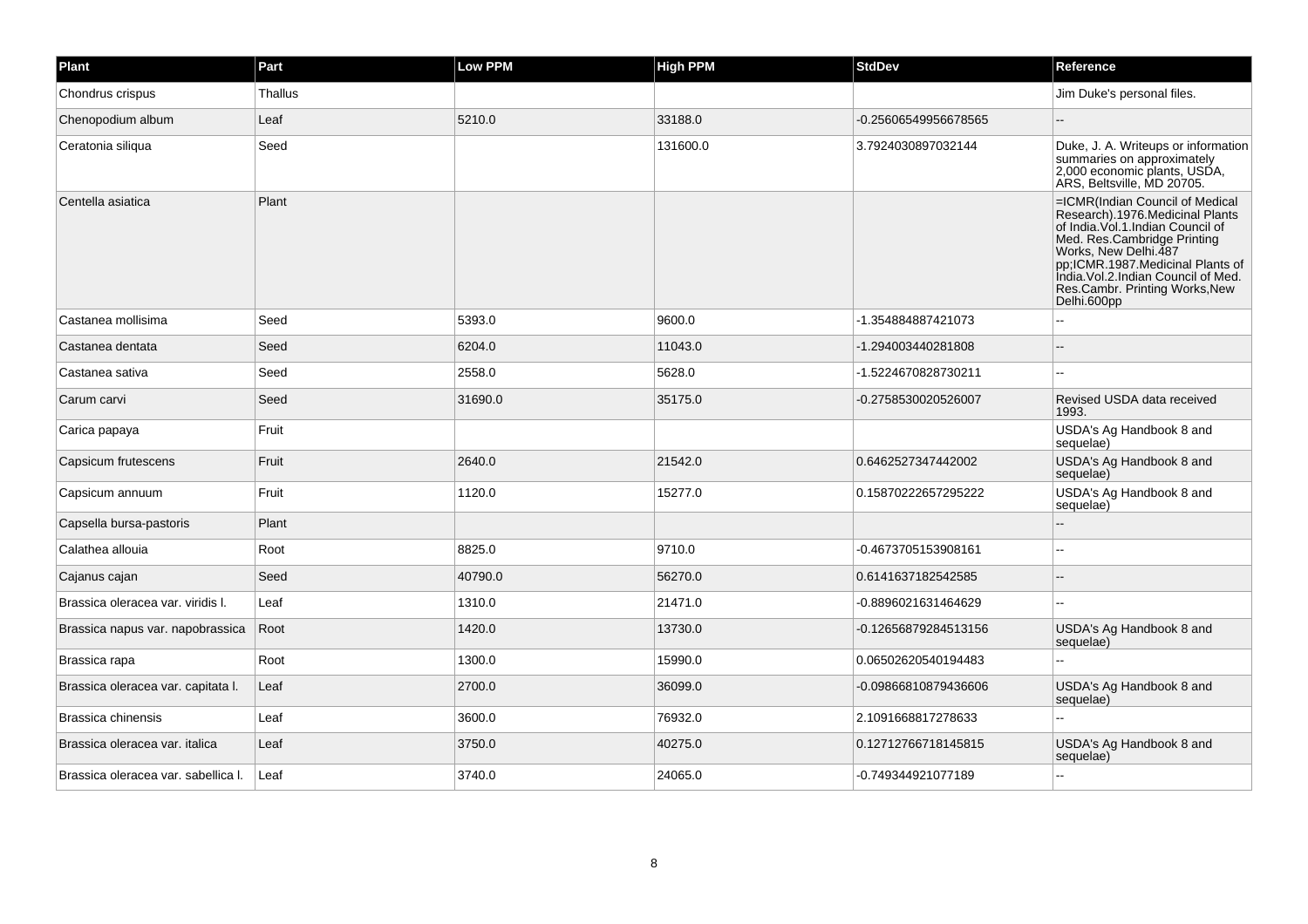| Plant                              | Part   | Low PPM | <b>High PPM</b> | <b>StdDev</b>        | Reference                                                                                                                          |
|------------------------------------|--------|---------|-----------------|----------------------|------------------------------------------------------------------------------------------------------------------------------------|
| Brassica oleracea var. botrytis I. | Leaf   | 3750.0  | 40275.0         | 0.12712766718145815  |                                                                                                                                    |
| Brassica rapa                      | Leaf   | 3600.0  | 76932.0         | 2.1091668817278633   | USDA's Ag Handbook 8 and<br>sequelae)                                                                                              |
| Brassica oleracea var. botrytis I. | Flower | 2650.0  | 34240.0         |                      |                                                                                                                                    |
| Beta vulgaris                      | Root   | 3930.0  | 30994.0         | 1.3370135300475792   | USDA's Ag Handbook 8 and<br>sequelae)                                                                                              |
| Bertholletia excelsa               | Seed   | 31510.0 | 32600.0         | -0.3844945310779699  | 44                                                                                                                                 |
| Basella alba                       | Leaf   | 2830.0  | 41015.0         | 0.1671393707787067   | $\sim$                                                                                                                             |
| Bacopa monnieri                    | Plant  |         |                 |                      | Wealth of India.                                                                                                                   |
| Averrhoa carambola                 | Fruit  | 770.0   | 8480.0          | -0.3702492186050162  | USDA's Ag Handbook 8 and<br>sequelae)                                                                                              |
| Avena sativa                       | Plant  |         | 19000.0         | -0.17653409934818678 | Jim Duke's personal files.*                                                                                                        |
| Avena sativa                       | Seed   | 29000.0 | 31000.0         | -0.4519999471714031  | Jim Duke's personal files.*                                                                                                        |
| Astragalus membranaceus            | Root   |         |                 |                      | Leung, A. Y. and Foster, S. 1995.<br>Encyclopedia of Common Natural<br>Ingredients 2nd Ed. John Wiley &<br>Sons, New York. 649 pp. |
| Asparagus officinalis              | Shoot  | 5010.0  | 64645.0         | 0.9806017011914672   |                                                                                                                                    |
| Asimina triloba                    | Fruit  | 622.0   | 7332.0          | -0.4595880826721499  | $\sim$                                                                                                                             |
| Artocarpus altilis                 | Seed   | 10360.0 | 23690.0         | -0.7604153169482764  | USDA's Ag Handbook 8 and<br>sequelae)                                                                                              |
| Artemisia dracunculus              | Root   |         |                 |                      |                                                                                                                                    |
| Artemisia dracunculus              | Shoot  |         |                 |                      |                                                                                                                                    |
| Artemisia dracunculus              | Leaf   |         |                 |                      |                                                                                                                                    |
| Arctium lappa                      | Root   | 1570.0  | 7850.0          | -0.6250548944791179  | USDA's Ag Handbook 8 and<br>sequelae)                                                                                              |
| Arachis hypogaea                   | Seed   | 54650.0 | 65281.0         | 0.994345783515463    |                                                                                                                                    |
| Apium graveolens                   | Pt     | 860.0   | 18285.0         |                      | USDA's Ag Handbook 8 and<br>sequelae)                                                                                              |
| Apium graveolens                   | Shoot  |         |                 |                      |                                                                                                                                    |
| Angelica sinensis                  | Root   |         |                 |                      | Jim Duke's personal files.                                                                                                         |
| Ananas comosus                     | Fruit  | 90.0    | 3333.0          | -0.7707955020140207  | $\sim$                                                                                                                             |
| Anacardium occidentale             | Seed   | 36240.0 | 36867.0         | -0.20446602453379503 | --                                                                                                                                 |
| Anabasis aphylla                   | Plant  |         |                 |                      |                                                                                                                                    |